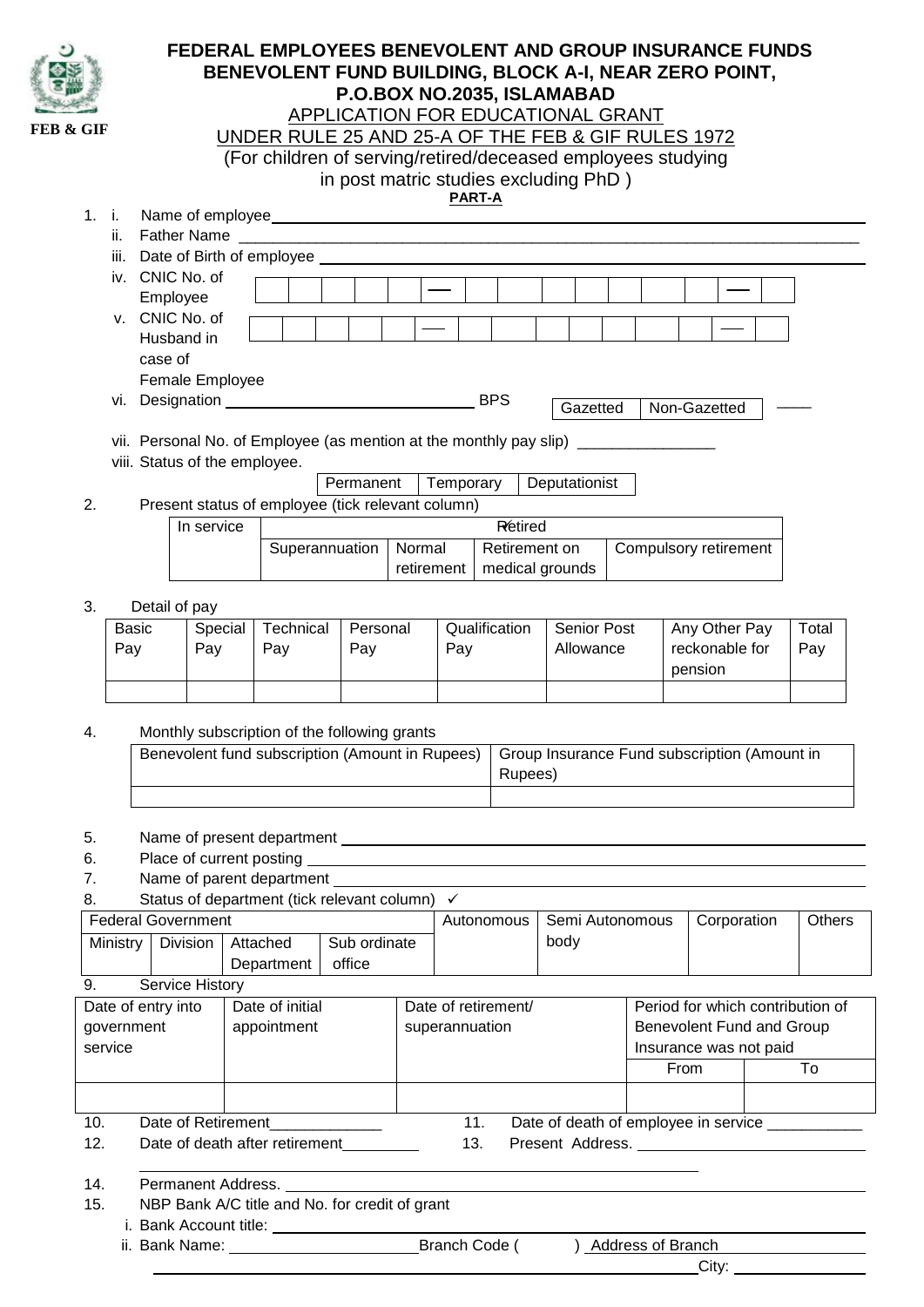-: 2 :-

| iii.<br>Account No.<br>. |  |  |  |  |  |  |  |  |  |  |
|--------------------------|--|--|--|--|--|--|--|--|--|--|
|                          |  |  |  |  |  |  |  |  |  |  |

16. Name of widow /spouse /beneficiary of the employee (in case of death of employee after retirement)

- 17. Father's/Husband's name
- 18. Relation with the employee
- 19. CNIC of spouse/beneficiary

|--|

20. Particulars of the education grant received last year from the FEB & GIF (tick relevant box)

|        | Education stipend/other benefit post    |                 | Fee reimbursement specified for children |                                          |                 |  |  |
|--------|-----------------------------------------|-----------------|------------------------------------------|------------------------------------------|-----------------|--|--|
|        | Matric studies excluding PhD under Rule |                 |                                          | of serving/retired employees studying in |                 |  |  |
|        | 25 of FEB & GIF Rules, 1972             |                 |                                          | BS to MS / MPhil level Degree            |                 |  |  |
|        |                                         |                 | Programmes specified under Rule 25-A of  |                                          |                 |  |  |
|        |                                         |                 | FEB & GIF Rules, 1972                    |                                          |                 |  |  |
| Amount | Class/Degree                            | Semester / Year | Amount                                   | Class/Degree                             | Semester / Year |  |  |
|        | programme                               |                 |                                          | programme                                |                 |  |  |
|        |                                         |                 |                                          |                                          |                 |  |  |

## **EMPLOYEE/SPOUSE/BENEFICIARY'S UNDERTAKING**

I hereby solemnly affirm that:

- i) The application is submitted for the first time for payment of Educational Stipend/fee reimbursement for the year  $\frac{1}{2}$
- ii) I have been contributing to Benevolent Fund & Group Insurance Fund as per prescribed rates.
- iii) The above information is correct to the best of my knowledge and in case of any misleading information, I shall be responsible.

Dated:

(**Signature of the employee/spouse/other beneficiary**)

| <b>PART-B</b>                                               |
|-------------------------------------------------------------|
| (To be filled in by the Head of Department of the employee) |

F. No. 2008 **Dated:** The contract of the contract of the contract of the contract of the contract of the contract of the contract of the contract of the contract of the contract of the contract of the contract of the contr

Certified that Mr./Mrs.………………………….…………holds the post of …………………..… in this office and that his/her basic pay scale at present is BS-……... (Gazetted/Non-Gazetted) and is a regular contributor of B.F& GIF prescribed rates @ Rs.\_\_\_\_ & Rs.\_\_\_\_\_\_\_ since\_\_\_\_\_\_\_. The contents/information at Part-A above is correct as per record of this office and he is neither a deputationist from any provincial government nor an Armed forces uniform wearing employee.

In case of any incorrect/fake information, the department / applicant shall be responsible and blacklisted for future benefits from this office and liable be preceded against under the rules.

> **( ) Signature and by name Stamp of Head of the Department/Authorized Officer (BPS 20 or above)**